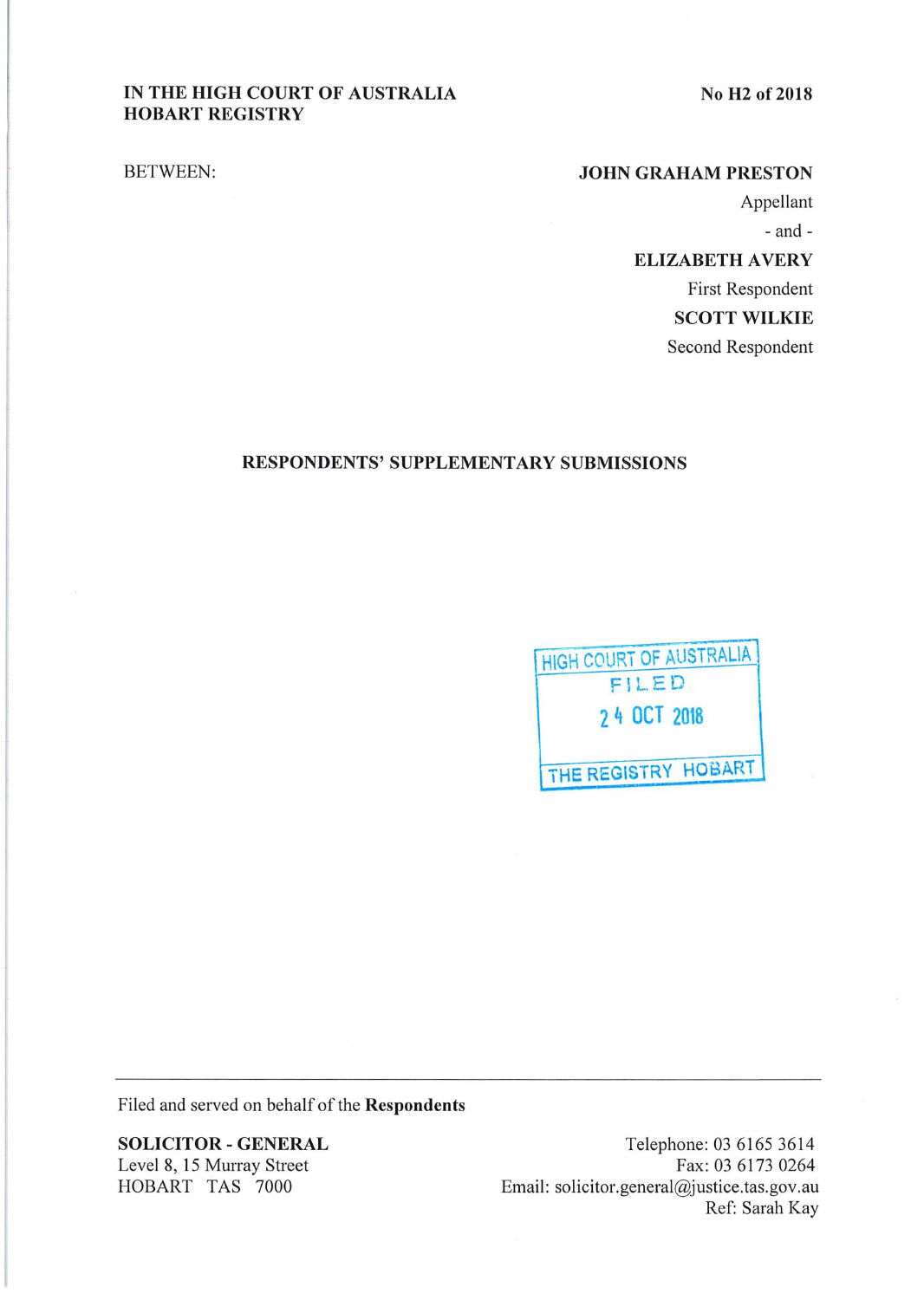#### **PART I: CERTIFICATION**

1. These submissions are in a form suitable for publication on the internet.

## **PART** VI: **ARGUMENT**

- 2. The Appellant's contention that s 9(l)(c) of the *Reproductive Health (Access to Terminations) Act 2013* (Tas) **(the Tasmanian Act),** which concems 'footpath interference in relation to terminations' within an access zone, is to be construed with binding reference to s 2(1) of the *Access to Abortion Services Act,* RSBC 1996, c I **(the Canadian Act)** is misconceived.
- 3. Whilst it is submitted there can be no doubt that the Canadian Act and relevant case law from that jurisdiction informed the wider legislative context of the Tasmanian Act, to adopt the Appellant's construction of s  $9(1)(c)$  would be to ignore the particular legislative context of the Act, and the language the legislature in fact employed to achieve its purposes of providing unobstructed, un-harried and safe access to premises where terminations are provided.<sup>1</sup>
- 4. 'Footpath interference' is not defined in the Tasmanian Act. But, having regard to sub-s (2), a plain reading of those words makes clear that it describes the conduct of causing an interference with the use of a footpath within an access zone. The words 'in relation to terminations' make equally plain that the impetus for the impugned interference must be the topic of terminations.
- 5. There are indications in the parliamentary debates that footpath interference may include, for example, passively standing in the path of a person with an offensive t-shirt about abortions<sup>2</sup> (which may not necessarily amount to a 'protest' or 'intimidation').<sup>3</sup> However, given the meaning of the word 'interference'  $-$  which, in the context of the provision, describes a state of affairs<sup>4</sup> – it should also be accepted that 'footpath

<sup>&</sup>lt;sup>1</sup> Tasmania, *Parliamentary Debates*, Legislative Council, 20 November 2013, 82 – 138 (Craig Farrell) 103.

<sup>&</sup>lt;sup>2</sup> Tasmania, *Parliamentary Debates, Legislative Council, 20 November 2013, 82 – 138 (Tony Mulder) 105.* 

<sup>&</sup>lt;sup>3</sup> Tasmania, *Parliamentary Debates*, Legislative Council, 20 November 2013, 82 – 138 (Mike Gaffney) 104; see also Tasmania, *Parliamentary Debates*, Legislative Council, 20 November 2013, 82 – 138 (Ruth Forrest) 104.

 $\bf{4}$ *Macquarie Dictionmy.*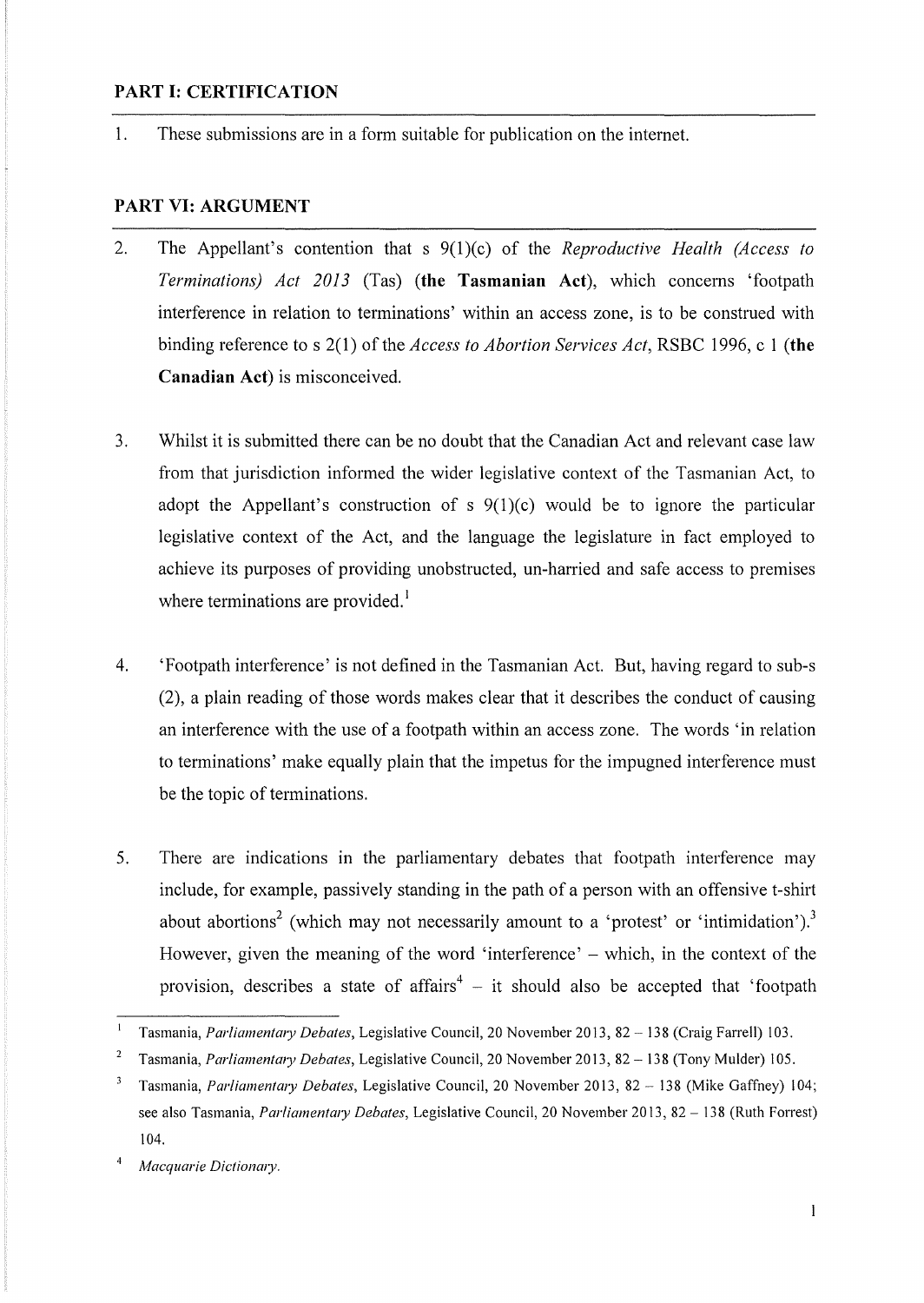interference' would include conduct such as: burdening persons passing on a footpath within an access zone with literature about terminations; or pestering them with offers of 'counselling', 'advice' or 'information' relating to terminations.<sup>5</sup>

- 6. This may be distinguished from the kind of conduct captured in paras (a) and (b) as 'footpath interference' does not comprehend conduct that is actively directed at 'besetting', 'harassing', 'intimidating', 'interfering with', or 'threatening' a person; or else 'protesting' for or against terminations. Rather it captures more subtle conduct than the kind in para (a) that would 'hinder', 'obstruct' or 'impede' a person from using a footpath in an access zone: that is, conduct adopting the guise of something else such as counselling, advice or information 'in relation to terminations'.
- 7. Contrary to the Appellant's submissions, it is submitted that there is no warrant to read 'footpath interference' as meaning 'behaviour that tends to cause a person to refrain from accessing a termination.<sup>'6</sup> The Appellant's submission lifts directly from the definition of 'sidewalk interference' in the Canadian Act: 'advising or persuading, or attempting to advise or persuade a person to refrain from making use of abortion services.'<sup>7</sup>
- 8. Just as the Tasmanian Act does not define 'protest' as the Canadian Act does to mean: 'any act of disapproval or attempted act of disapproval, with respect to issues related to abortion services, by any means...', it also does not define footpath interference. $8$  It is submitted that the irresistible inference is that the Tasmanian legislature deliberately chose not to define those terms and single out any particular view point.<sup>9</sup> The words 'in relation to terminations' that accompany 'footpath interference' in s  $9(1)(c)$ undoubtedly cast the subject matter of that term generally.

<sup>&</sup>lt;sup>5</sup> Cf *R v Spratt* (2008) 298 DLR (4<sup>th</sup>) 317, 333 [59] - [60], 338 [77] (Ryan JA); *R v Lewis* (1996) 139 DLR  $(4^{th})$  480, 490 – 491 [27] (Saunders J).

 $6$  Appellants' Supplementary Submissions, 1[6].

<sup>&</sup>lt;sup>7</sup> *Access to Abortion Services Act, RSBC* 1996, c 1 ss 1 and 2(1)(a).

<sup>8</sup>*Access to Abortion Services Act,* RSBC 1996, c I ss I and 2(1)(b); cf *M Collins* & *Sons Pty Ltd v Bankstown Municipal Council* (1958) 3 LGRA 216, 220 (Sugerman J); D C Pearce and R S Geddes, *Statutory Interpretation in Australia* (LexisNexis Butterworths, 8<sup>th</sup> Ed, 2014), 129 – 130 [3.38].

<sup>9</sup> See also Respondents' Submissions, 13[64].